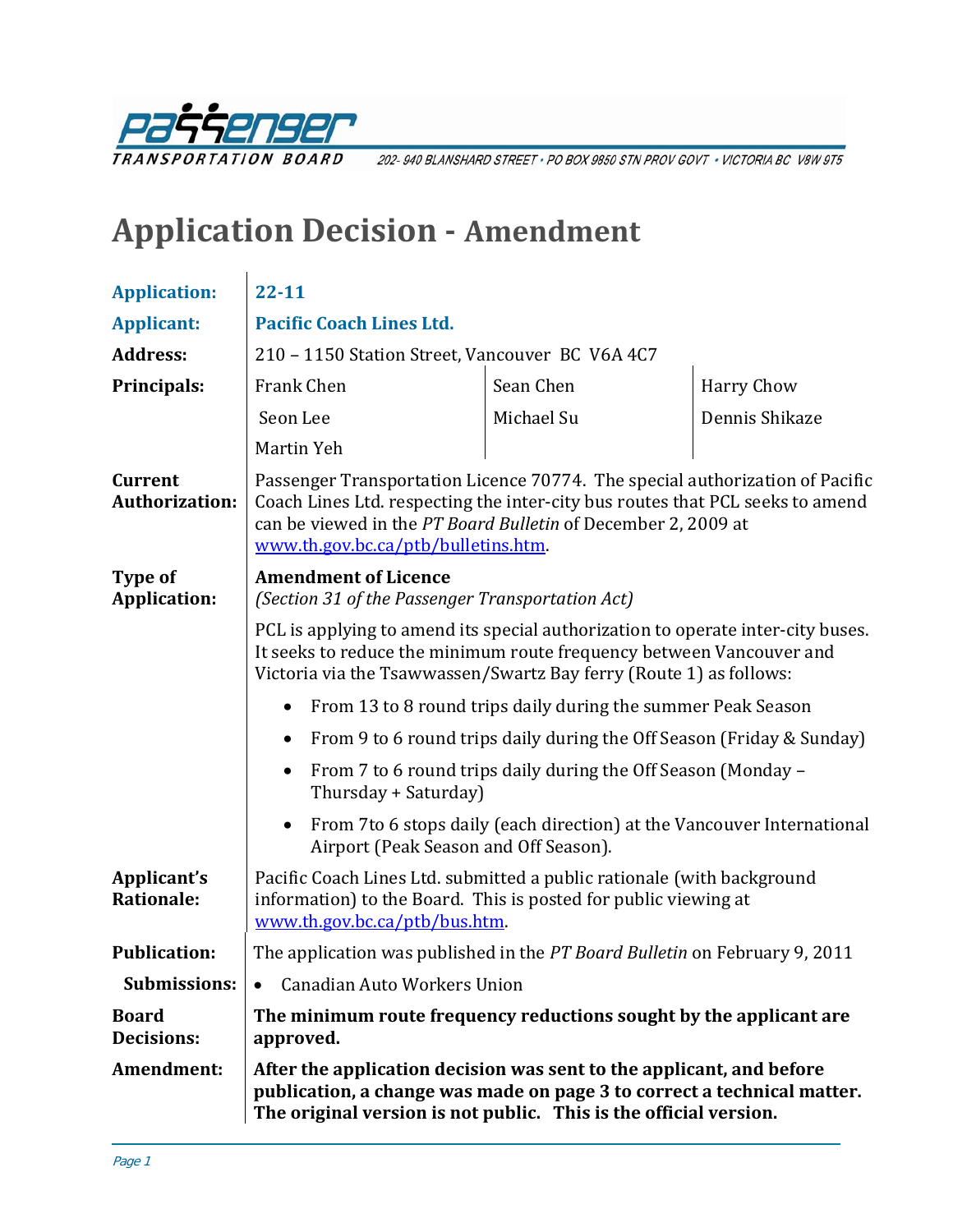# **Board Considerations:**

The Board may approve an application forwarded to it by the Registrar of Passenger Transportation if the Board considers, as set out in section 28(1) of the Passenger Transportation Act, that:

- (a) there is a public need for the service the applicant proposed to provide under any special authorization.
- (b) the applicant is a fit and proper person to provide that service and is capable of providing that service, and
- (c) the application, if granted, would promote sound economic conditions in the passenger transportation business in British Columbia.

# **Public Notice & Comment:**

This application for a reduction in minimum route frequency, Route No. 1, Vancouver and Victoria was published in the PT Board Weekly Bulletin on February 9, 2011. As well, the applicant's rationale for the change was posted on the Board's website.

As required by the Board, the applicant provided written notice to local governments of communities that are affected by "Proposed Reduction of Minimum Route Frequency", and placed Public Notice at the following locations and newspapers:

*BC Ferries Posted*

|                 | Swartz Bay Ferry Terminal      | February 14th        |
|-----------------|--------------------------------|----------------------|
|                 | • Tsawwassen Ferry Terminal    | February 14th        |
| $\bullet$       | <b>Onboard Route 1 Ferries</b> | February 14th        |
| Newspaper - Ads |                                |                      |
|                 | Vancouver Sun                  | February 10th        |
| $\bullet$       | Vancouver Province             | February 17th        |
|                 | Times Colonist                 | February 15th & 22nd |

These publications satisfy Board requirements for public notice.

The "Application Summary" published by the Board on February 9, 2011 indicated that the Board would consider comments and submissions received regarding the application.

The Board received one submission related to the published application. The submission is from Canadian Auto Workers Union (CAW‐Canada), the certified bargaining agent representing the applicant's employees.

## **Background:**

Pacific Coach Lines Ltd. dba Pacific Coach (PCL) is a private company that operates 2 routes in British Columbia. The applicant has been providing service between Vancouver and Victoria via Tsawwassen and Swartz Bay since the service began in 1960.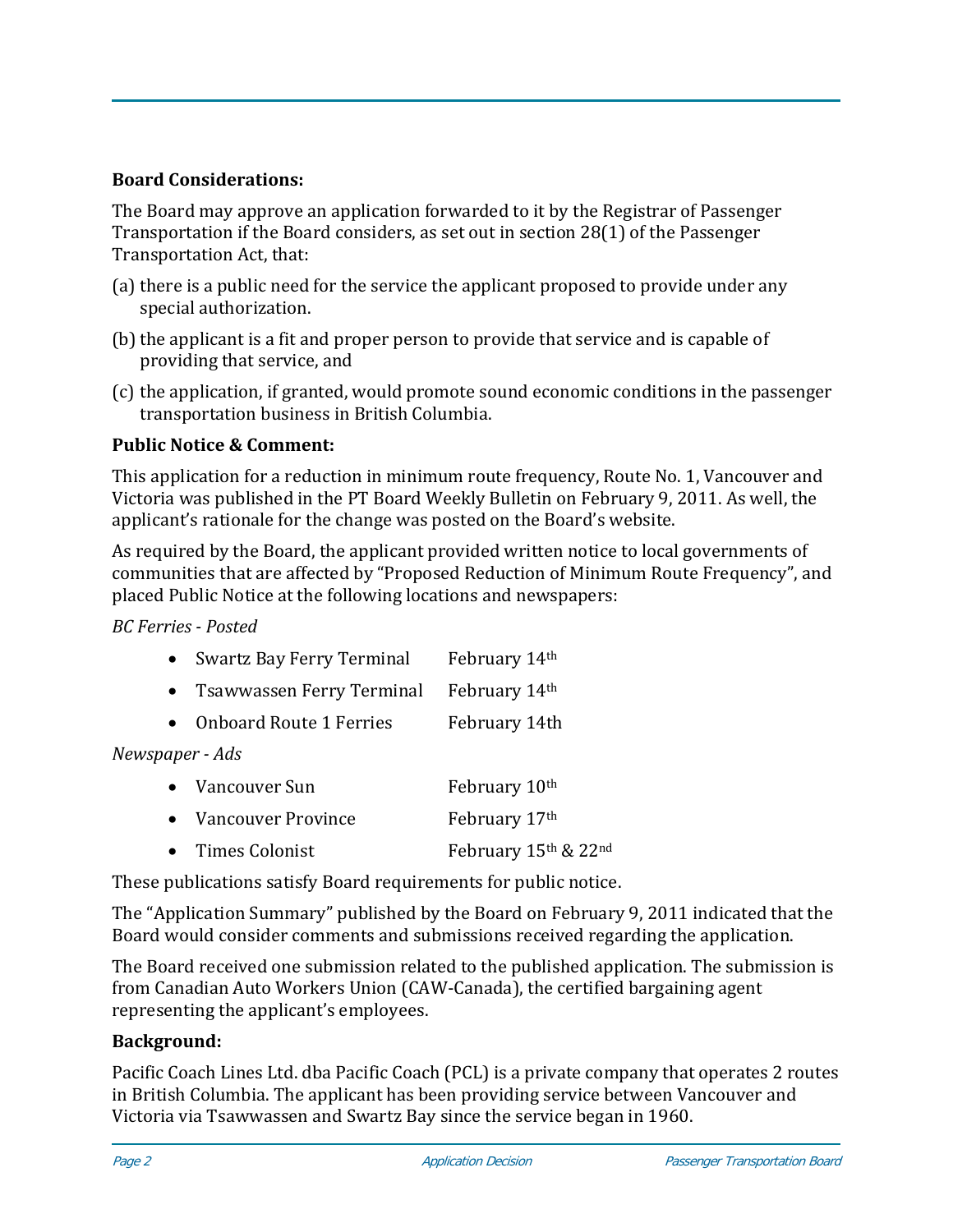In this application PCL seeks to reduce its minimum route frequency on this route.

PCL states that this application is due to a significant decline in ridership and revenue.

# **Submission and Applicant's Response:**

*Canadian Auto Workers Union (CAW) submission dated March 9, 2011 PCL response dated March 18, 2011* 

- CAW submits that PCL union employees only received official notice of the service reduction when they reviewed Board's Weekly Bulletin dated February 15, 2011.
- PCL responds that it discussed its intent to reduce cross water frequency with its employees and have an email dated February 10, 2011 to a Shop Steward that we had applied "for a minimum frequency reduction". The panel notes that this may be an issue with respect to other legislation in the Province but is not relevant to the Board's considerations.
- CAW submits that impact and relevance of public transit on PCL is unrealistic in an assessment of public need. Public transit has existed and has been gradually expanding to serve the public interests. It further submits PCL has never been licensed on the cross water route to compete head to head with public transit and that it would be unrealistic to expect it to do so now. The *Passenger Transportation Act* has no jurisdiction over competing public and publically subsidized transportation. As a result the Board should keep its review to private passenger transportation businesses in British Columbia.
- CAW submits that there is a lack of factual, objective and verifiable information; such as passenger counts on specific runs as compared to the services offered by BC Transit or Translink. The argument that the 75% average price difference between PCL and public transit has caused a permanent shift in ridership has not been substantiated. Revenue reduction does not correspond with operating costs, cross‐water work and Vancouver International Airport (YVR) and Whistler. The submitter believes the Vancouver to Victoria (Route 1) frequency feeds YVR to Whistler (Route 2).
- PCL responds that it provided the Board with Vancouver to Victoria passenger counts by month and by year for 2001 to 2010 inclusive, as well as statements of revenue and expenses for the Vancouver Victoria service for the years 2006 to 2010. It provided an analysis comparing the frequency, schedule and fares for PCL's service between Victoria and Swartz Bay, Tsawwassen and Vancouver (including the Bridgeport Canada Line Station connection) with the frequency, schedule and fares of BC Transit and TransLink for a similar service. PCL responded to CAW's reference to revenue reduction as different from the real net loss incurred and that profit from the Whistler route does not come close to covering PCL's cross water net losses. PCL stated that in a July 2010 meeting with an executive of BC Ferries, the corporation attributed PCL's dramatic drop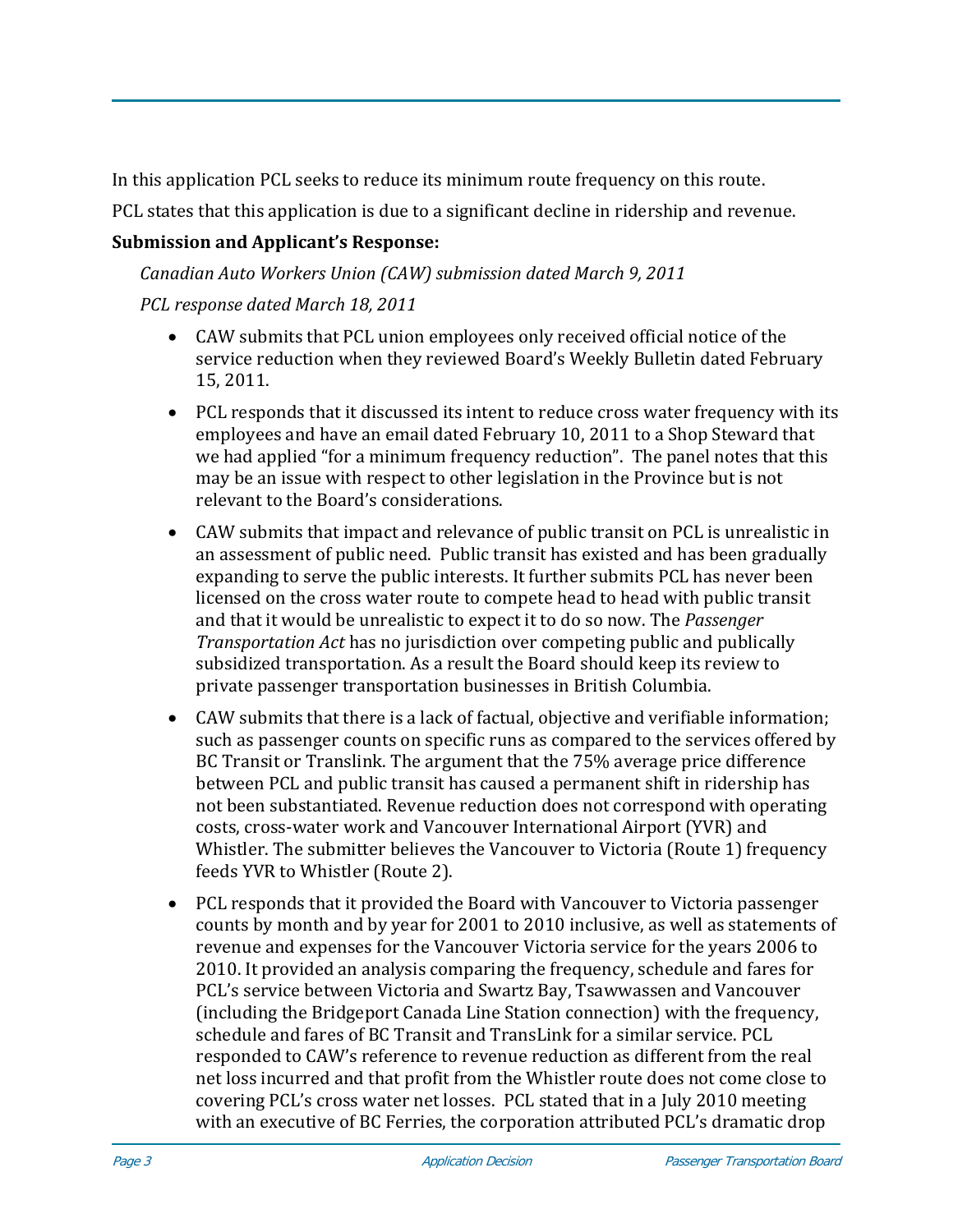in ridership to the expansion of BC Transit and accordingly, BC Ferries would have experienced a significant increase in foot passengers.

- CAW submits that there will be environmental impacts related to lower minimum route frequencies because of an increase in the number of cars and trucks on the road in Victoria.
- PCL responds that the 75% price difference between its fares and public transit has permanently shifted a significant segment of market to public transit and increased BC Ferries foot passengers.
- CAW submits that an analysis of declining passenger counts may be impacted by 2008 – 2009 worldwide recessions, cross border travel restrictions, exchange rate and many factors that are not inevitable, unstoppable or irreversible. It has not been shown that such activity will not regroup and return in the near future as the recession hopefully nears an end.
- PCL indicates that studies show that, in difficult times, buses are recession resistant; the consumer trades down from planes and cars to buses.
- CAW submits that there has been a detrimental impact of BC Ferries' unilateral decisions, such as a change from graduated reduced rates for additional coaches and passenger in 2003 – 2004 to full rates for all coaches and passengers. Also there is no relief to PCL on fuel surcharges even though it provides a green alternative.
- PCL responds that it continues to receive discount for coach on ferry and group discounts for passengers. BC Ferries actions have not resulted directly in the decline of passenger counts. Instead it believes that BC Transit's expansion along with an express service contributed directly to the drop in its passenger count.
- CAW submits that PCL pricing policies have increased prices on a more rapid basis since 2004 with increases disproportionately to BC Transit and in 2009/2010 changed its pricing strategy by not fluctuating its seasonal prices.
- PCL responds that it is not able to follow BC Transit's subsidized pricing policies and needs to ensure that revenue exceeds operating and overhead costs. Its pricing policy followed a formula of approximately 1/3 of the ticket price to represent BC Ferries tariff portion and 2/3 to represent PCL's portion.
- CAW submits that PCL lost or gave up its freight contract with Greyhound and has not restored any type of freight delivery service to which empty luggage bays in coaches could serve.
- PCL responds that in the past two years its management has met with senior management of BC Ferries, BC Transit, Greyhound North America and Canada, and various local and provincial officials regarding tourism in BC.
- CAW submits that Canada Line construction on Cambie Street and the 2010 Winter Olympics disrupted PCL's regular service and eliminated its regular pick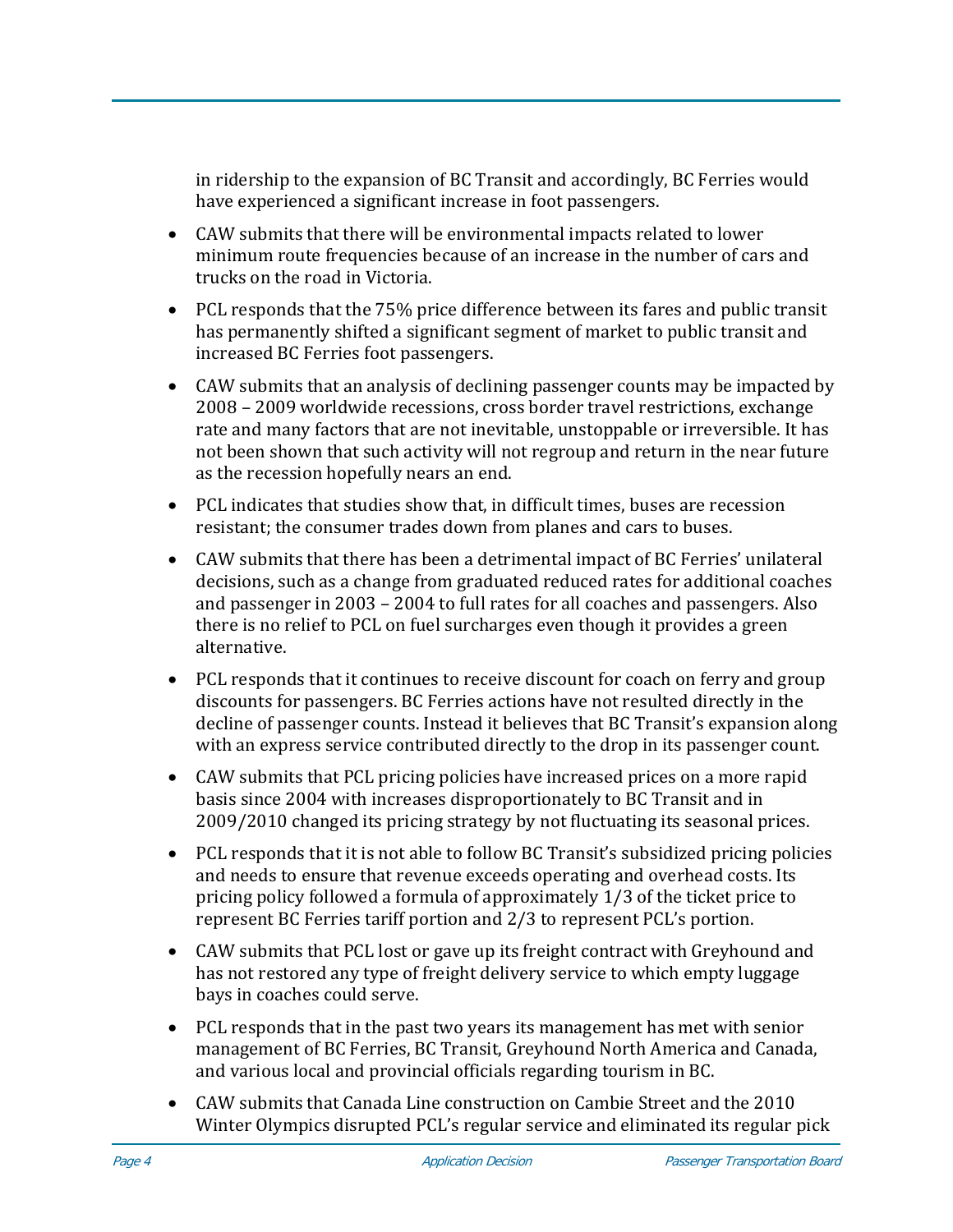up and drop off service from 2007 – 2009 and into 2010 during the Winter Olympics.

- PCL responds that this is not applicable.
- CAW submits that this application does not promote sound economic conditions as little effort has been made by the applicant to increase revenue.
- PCL responds that the CAW provided the Board with observations and opinions but no facts. PCL cited advertising and branding initiatives, and stated "PCL engaged Copeland to assist in determining who we are and what our market is. The result is a strategy to stop chasing after Transit customers but instead to target a market which is looking for a safe, reliable, comfortable and premium cross water coach service."

No submissions were received from the general public, local governments nor any other entity with respect to this application.

## **Reasons:**

I. *Is there a public need for the service that the applicant proposes to provide under special authorization?*

PCL's application included monthly and annual ridership data, and financial information and trends regarding its Route 1 schedule. It included BC Transit, TransLink 620 Bridge Port Station and Canada Line schedules, BC Ferries' May 29, 2009 News Release re: Cost Saver fare specials for a vehicle and driver (that affected PCL's Route 1). Pacific Coast further included fare information and analyses between its fares and similar public transit options.

The evidence provided by the applicant substantiates a significant reduction in ridership of its Route 1 Service. From 2001 – 2010 ridership declined annually with the exception 2004, which increased approximately 1.5%. In 2001 the ridership was 528,121 declining to 310,340 in 2010, an accumulative decline of approximately 41%. Since 2006 alone ridership has declined by approximately 29%.

The applicant submitted that subsidized public transit has improved significantly in the last 5 years and that PCL cannot compete in terms of price and frequency. TransLink recently created 17 week day departures (4 extra on Friday) that connect to TransLink 620 Bridgeport Station and Canada Line to downtown Vancouver. Canada Line leaves downtown every 6 minutes and with the TransLink connection, average travel time to the ferry terminal is 1 hour and 10 minutes at a fare of \$5. For the same trip PCL's approximate travel time is 55 minutes at a fare of \$17.52.

PCL provided information pertaining to BC Transit's downtown Victoria to Swartz Bay ferry terminal. BC Transit offers approximately 61 trips per day at a fare of \$2.50. For the same trip PCL's offers 7 daily round trips (except Friday and Sunday) at a fare of \$12.32. The applicant further contends that expanded public transit has contributed to an increase of foot passengers on BC Ferries.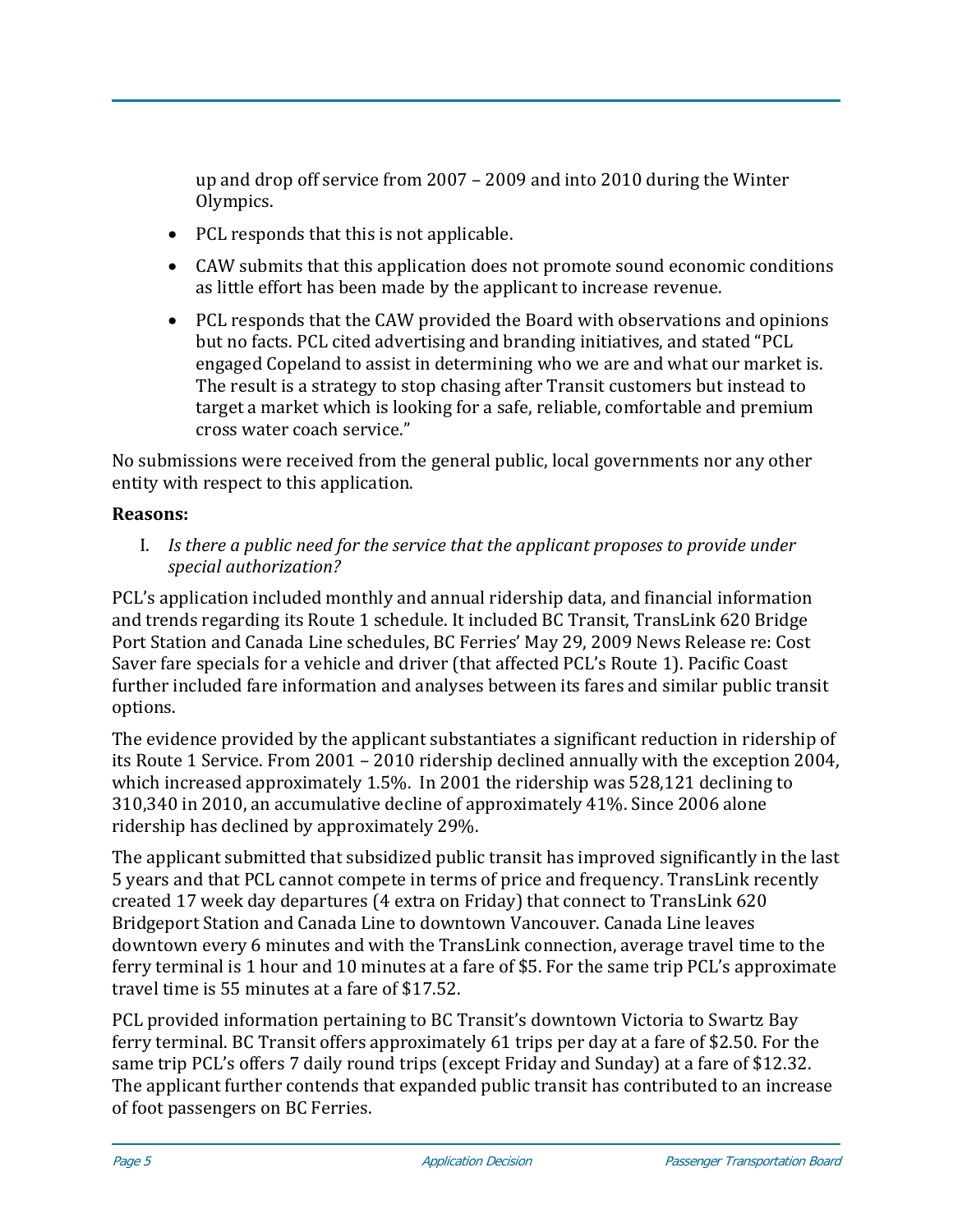The panel analyzed the applicants proposed reduction in frequency for both peak season and off season. The panel concluded that if approved it would result in a frequency reduction from an average of 9 round trips daily to a proposed 6.5 round trips daily; represents a frequency/service reduction of approximately 28%. According to PCL figures, ridership on this route has been reduced by 41%.

PCL stated the following:

"BC Transit and TransLink's expanded services are priced 75% less than PCL's similar service. Accordingly, a significant segment of our market has permanently shifted to public transit."

"Rather than compete in a market which is well served we have embarked on a program to retain that part of the market which is more concerned about quality than price. We are taking steps to differentiate our cross‐water service from Transit. Our business model is to elevate our service to market which is willing to pay more for a safe, seamless, comfortable and environmentally friendly coach service."

The applicant further stated its intent to update its fleet by replacing its older buses with new model coaches and will offer more leg room, reclining seats and washrooms for passengers.

The evidence and rationale provided by the applicant that public transit has expanded, impacting its Route 1 service, is convincing. The evidence supports PCL's rational that a significant percentage of its traditional customers are attracted to BC Transit and TranLink's expanded service and are influenced by price and daily frequency. The panel is convinced that this expanded service provides additional options that meet a public need.

The panel notes that no submissions were received from the general public or local governments, even though public notices were posted. This leads the panel to believe that if the application is approved, impact on the public may not be significant.

The panel is further convinced that the applicant's proposed approach to differentiating its Route 1 service from that of public transit will improve the options to the traveling public.

The panel finds that the route frequency schedule proposed by PCL, along with the public transit service options currently available, satisfies the panel that an adequate level of service is maintained to meet the public need on this route.

# II. *Is the applicant a fit and proper person to provide that service and is the applicant capable of providing that service?*

 In dealing with an application for MRF reduction, the Board will presume that a licensee seeking a reduction is a fit and proper person and capable of providing the service proposed unless there is compelling evidence to the contrary.

In this instance, the applicant has been providing a complex and capital intense Inter‐City Bus service for many years. The panel has not received evidence to suggest that the applicant is not a fit and proper person. The panel finds that the applicant is a fit and proper person to provide the service and is capable of providing that service.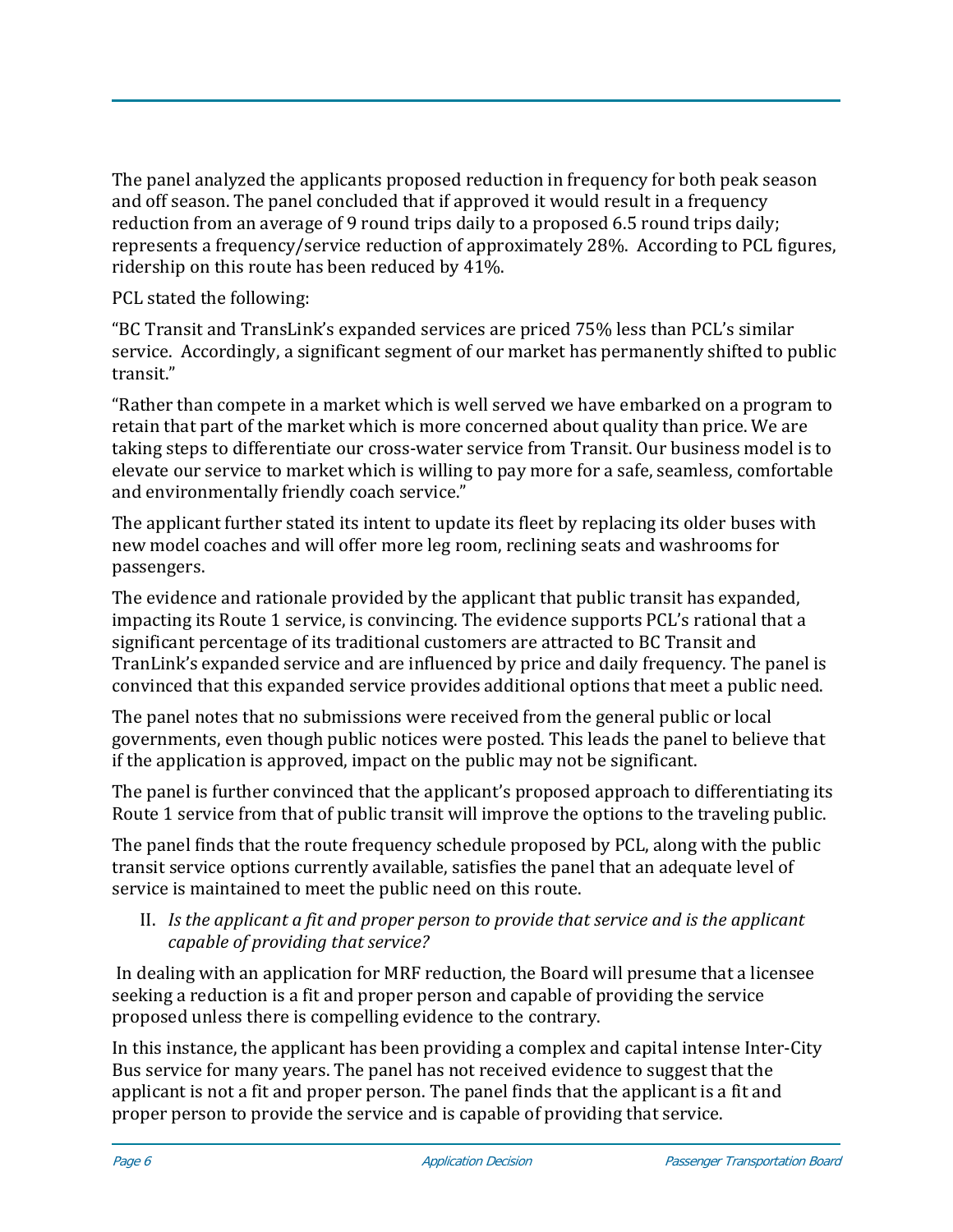# III. *Would the application, if granted, promote sound economic conditions in the passenger transportation business in British Columbia?*

The Board must consider the promotion of sound economic conditions in the passenger transportation business in British Columbia. This includes, but is not limited to, the financial health of the applicant seeking a reduction in MRF. This could include the overall financial health of the applicant or the financial health of specific routes.

The financial statements of revenue and expenses from 2006 – 2010 provide evidence of a revenue decline of approximately 27% and an expense decline of approximately 13% for this time period. This resulted in PCL transitioning from marginal profitability 2006 to a net loss of \$1.2 million in 2010.

The panel is sensitive that, to varying degrees, public subsidized transit has an effect on private, for‐profit transportation service providers.

The panel finds that the applicant has put forward substantive evidence with respect to its financial performance of its Route 1. The panel has examined the potential impact of the proposed frequency reduction and what that impact might be on the financial sustainability of the applicant.

The CAW submission raises the issue of a possible negative environmental impact if the reduction in route frequency results in more private vehicle use. PCL offers the view that the travelling public has responded to the lower available fares from public transit, and that there will not be a significant shift in mode of travel. The panel, in this instance, finds the argument of PCL credible. Further, the reduction in bus traffic will have an offsetting environmental impact.

The panel finds that the application, if granted, would promote sound economic condition in the passenger transportation business in British Columbia.

**Activation:** *Direction to the Applicant:*

At least 21 days before implementing schedule changes, Pacific Coach Lines Ltd. must publish notice of the change and the effective date in newspapers of affected communities. Copies of such notices must be provided to the Registrar, Passenger Transportation before an amended licence may be obtained.

A Passenger Transportation Licence must be issued by the Registrar of Passenger Transportation under section 29 or renewed under section 34 of the Passenger Transportation Act before the special authorization approved in this decision may be exercised.

*Direction to the Registrar of Passenger Transportation:*

The Registrar may amend Pacific Coach Lines Ltd.'s licence to incorporate the changes in inter‐city bus routes and minimum route frequencies as set out in the terms and conditions below. An amended licence may only be issued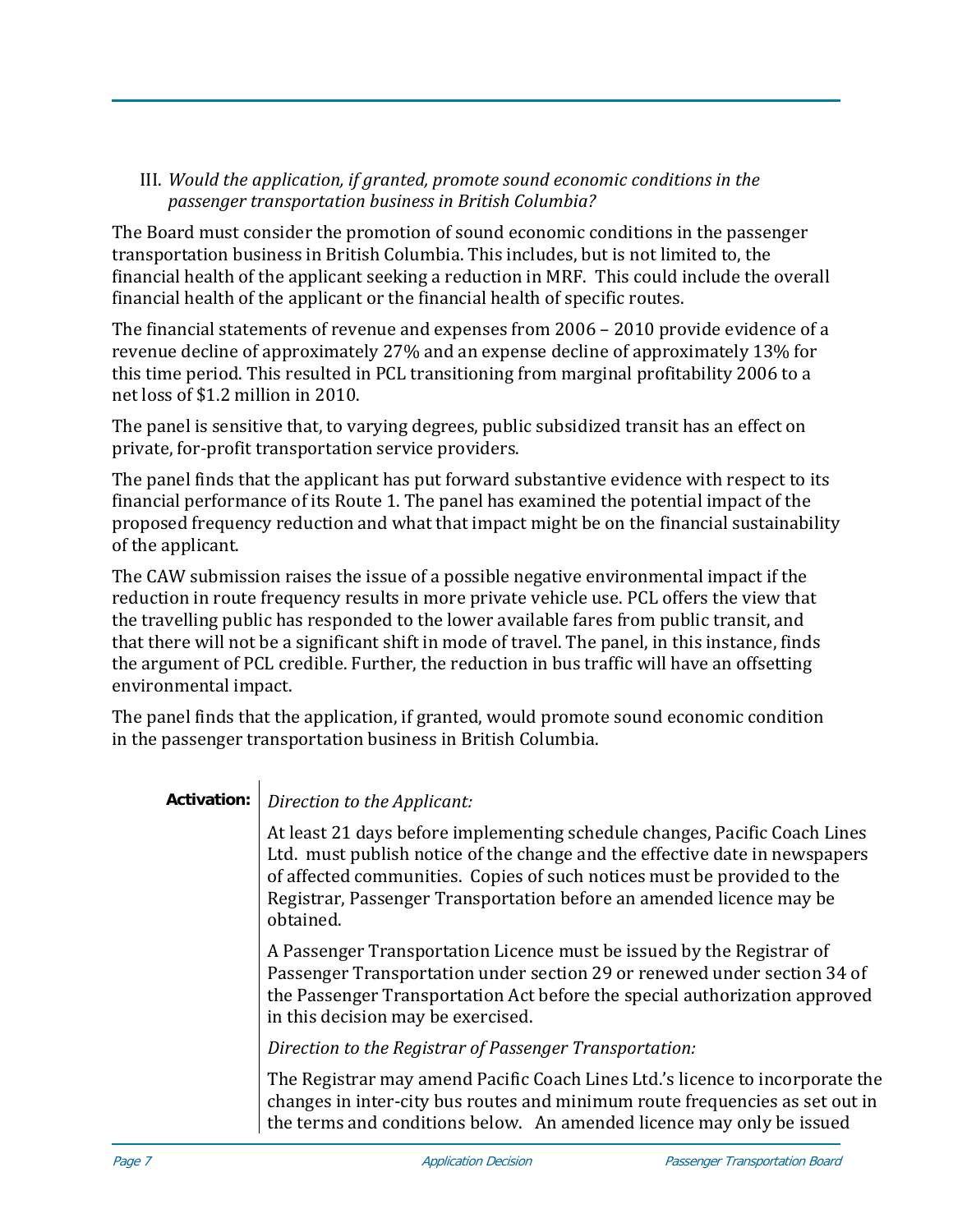|                                         | after Pacific Coach Lines Ltd. has given the Registrar copies of newspaper<br>notices that were published in affected communities. The newspaper notices<br>must meet the requirements set out under "Direction to the Applicant."                                                                                                             |
|-----------------------------------------|------------------------------------------------------------------------------------------------------------------------------------------------------------------------------------------------------------------------------------------------------------------------------------------------------------------------------------------------|
| <b>Special</b><br><b>Authorization:</b> | <b>Inter-City Bus (ICB)</b>                                                                                                                                                                                                                                                                                                                    |
| Terms &<br><b>Conditions:</b>           |                                                                                                                                                                                                                                                                                                                                                |
| Terms &<br><b>Conditions:</b>           |                                                                                                                                                                                                                                                                                                                                                |
| Service:                                | Transportation of passengers must be provided to and from each route point on a<br>scheduled basis according to the minimum frequency that is set for the <i>authorized</i><br>route.                                                                                                                                                          |
| Schedule:                               | The licence holder must publish, in a manner accessible to the general public, a<br>schedule for each route with the time and location of each stop, and must carry in<br>each vehicle a copy of the schedule that the vehicle is following.                                                                                                   |
| Abbreviation:                           | The following abbreviation is used to describe terms and conditions of this special<br>authorization.                                                                                                                                                                                                                                          |
|                                         | alt "alternate" route point that is not located directly enroute between other route<br>points authorized by the Board; service may be provided to one or more alternate<br>route points at the option and frequency of the licence holder on the condition that<br>all minimum route frequencies approved or set by the Board are maintained. |
| <b>Express</b><br>Authorization:        | Transportation of standees is authorized only when all of the following conditions<br>are met:                                                                                                                                                                                                                                                 |
|                                         | The licence holder has current and proper insurance coverage for the<br>1.<br>transportation of standees,                                                                                                                                                                                                                                      |
|                                         | 2. Passengers are not permitted to stand for a period that is longer than<br>30 minutes or for a distance that exceeds 30 road kilometres, and                                                                                                                                                                                                 |
|                                         | Freight and passenger baggage is not carried in the passenger compartment<br>3.<br>when standees are being transported.                                                                                                                                                                                                                        |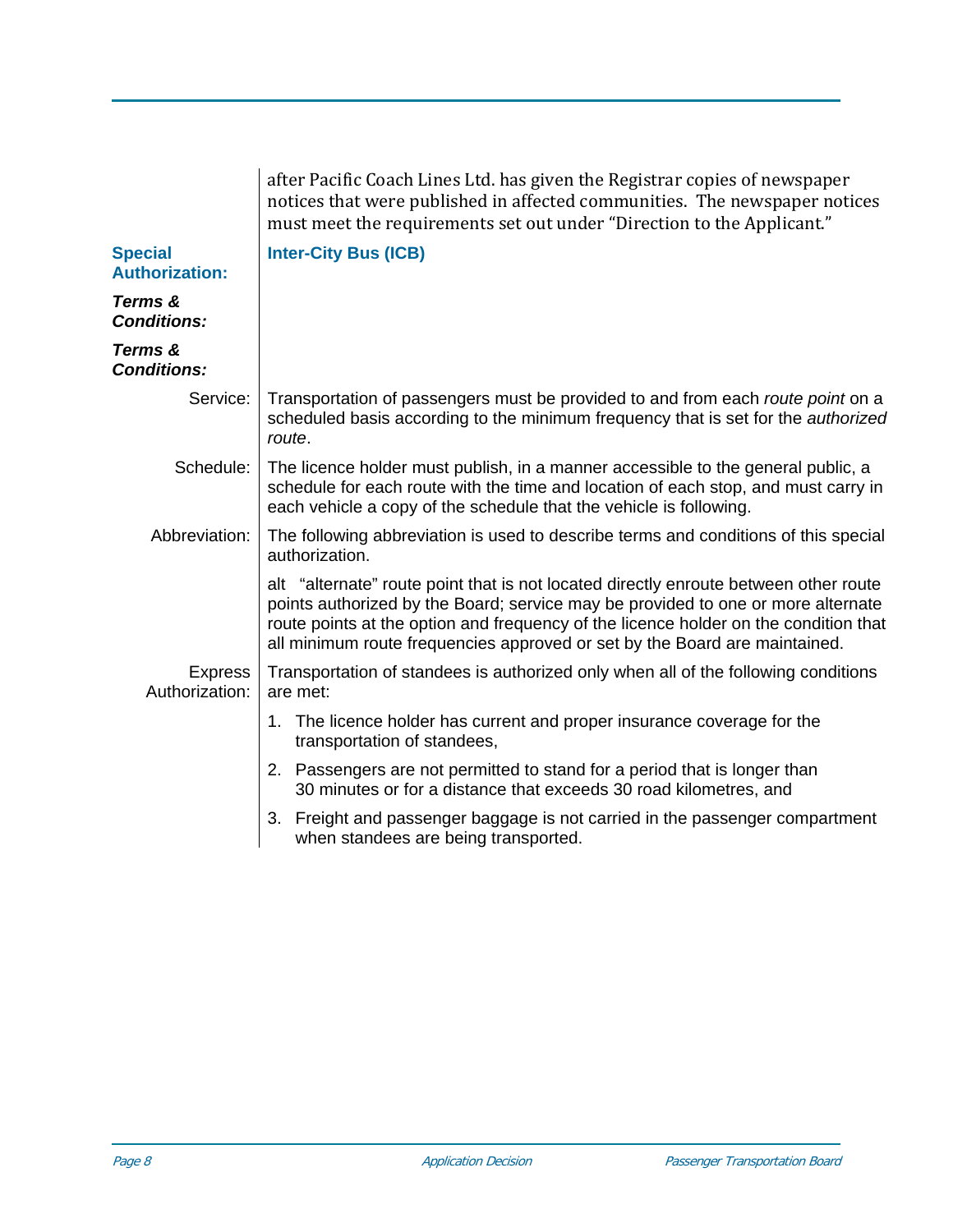| <b>Route Number:</b>           | 1 of 2 (via Tsawwassen/Swartz Bay ferry)                                                                                                                                                                                    |                                                       |                                                       |  |
|--------------------------------|-----------------------------------------------------------------------------------------------------------------------------------------------------------------------------------------------------------------------------|-------------------------------------------------------|-------------------------------------------------------|--|
| Terminating<br>Point 1:        | City of Vancouver                                                                                                                                                                                                           |                                                       |                                                       |  |
| Terminating<br>Point 2:        | City of Victoria                                                                                                                                                                                                            |                                                       |                                                       |  |
| <b>Authorized Route:</b>       |                                                                                                                                                                                                                             |                                                       |                                                       |  |
|                                | <b>Route Points</b>                                                                                                                                                                                                         |                                                       | Daily Minimum in Each Direction <sup>1</sup>          |  |
|                                |                                                                                                                                                                                                                             | Peak Season <sup>1</sup>                              | Off Peak $^2$                                         |  |
|                                | City of Vancouver                                                                                                                                                                                                           | 8 separate, individual<br>ferry sailings $3$          | 6 separate, individual<br>ferry sailings <sup>4</sup> |  |
|                                | City of Richmond <sup>5</sup>                                                                                                                                                                                               | alt                                                   | alt                                                   |  |
|                                | Vancouver<br><b>International Airport</b>                                                                                                                                                                                   | 6 stops                                               | 6 stops                                               |  |
|                                | City of Richmond <sup>5</sup>                                                                                                                                                                                               | Alt                                                   | Alt                                                   |  |
|                                | <b>Tsawwassen Ferry</b><br>Terminal                                                                                                                                                                                         | 8 separate, individual<br>ferry sailings <sup>3</sup> | 6 separate, individual<br>ferry sailings <sup>4</sup> |  |
|                                | <b>Swartz Bay Ferry</b><br>Terminal                                                                                                                                                                                         | 8 separate, individual<br>ferry sailings <sup>3</sup> | 6 separate, individual<br>ferry sailings <sup>4</sup> |  |
|                                | Town of Sidney <sup>6</sup>                                                                                                                                                                                                 | Alt                                                   | Alt                                                   |  |
|                                | City of Victoria                                                                                                                                                                                                            | 8 separate, individual<br>ferry sailings <sup>3</sup> | 6 separate, individual<br>ferry sailings <sup>4</sup> |  |
| Footnotes:                     | <sup>1</sup> Peak Season: The end of the school year through Labour Day<br>weekend.                                                                                                                                         |                                                       |                                                       |  |
|                                | <sup>2</sup> Off Peak Season: Post Labour Day weekend to the end of the school<br>year.                                                                                                                                     |                                                       |                                                       |  |
|                                | <sup>3</sup> In peak season, PCL <b>must</b> make at least 8 separate, individual cross-<br>water trips.                                                                                                                    |                                                       |                                                       |  |
|                                | <sup>4</sup> In off peak season, PCL <b>must</b> make at least 6 separate, individual<br>cross-water trips.                                                                                                                 |                                                       |                                                       |  |
|                                | <sup>5</sup> The Vancouver International Airport is excluded from the City of Richmond for<br>the purposes of this special authorization.                                                                                   |                                                       |                                                       |  |
|                                | <sup>6</sup> The "alt" authorization for the Town of Sidney is for Victoria bound trips only.                                                                                                                               |                                                       |                                                       |  |
| Limited Pick Up &<br>Drop Off: | <b>Victoria Bound Trips:</b>                                                                                                                                                                                                |                                                       |                                                       |  |
|                                | From the City of Vancouver through until the Vancouver International Airport,<br>passengers may be picked up only. After departing from the Vancouver<br>International Airport, passengers may be picked up or dropped off. |                                                       |                                                       |  |
|                                | Vancouver Bound Trips:                                                                                                                                                                                                      |                                                       |                                                       |  |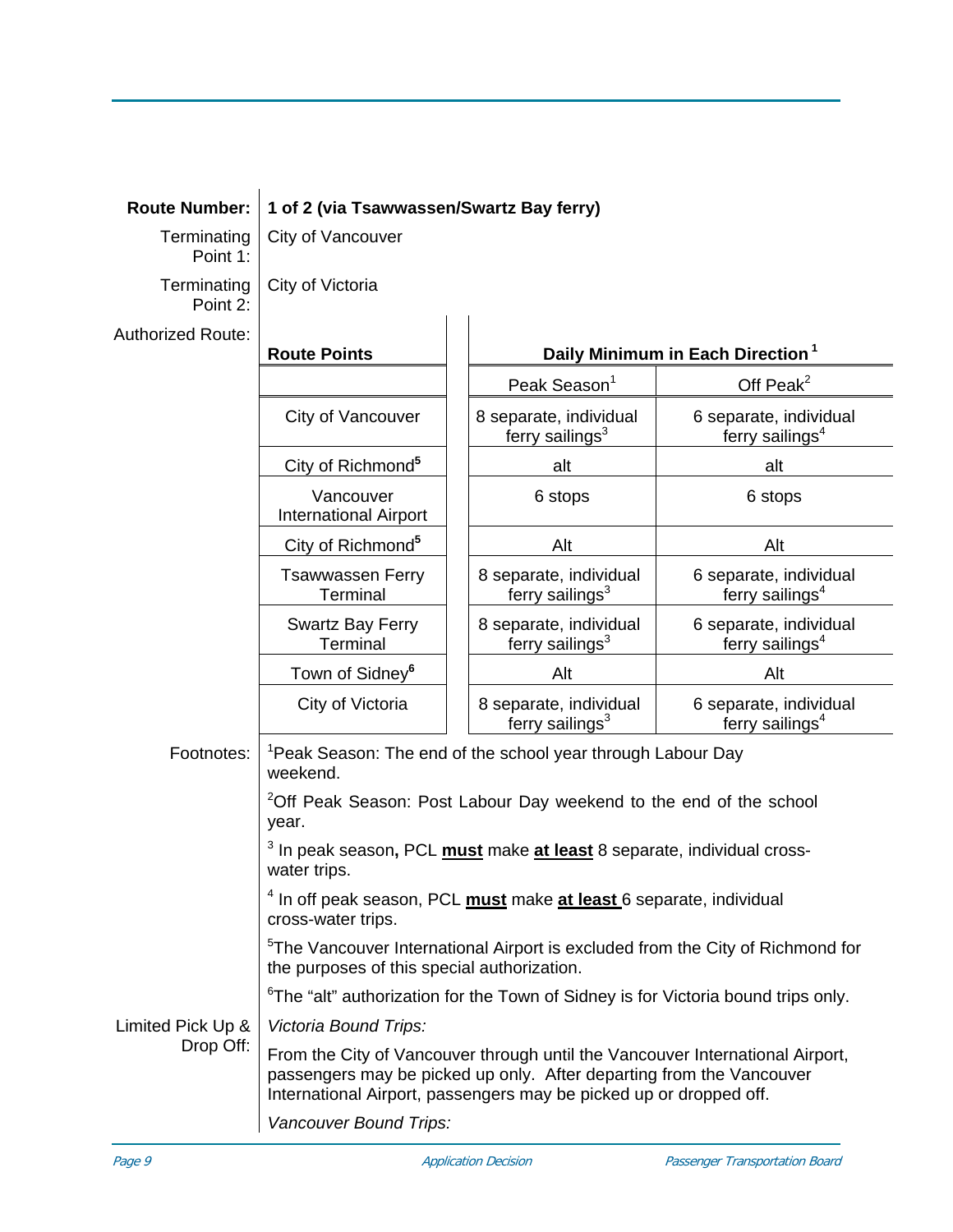From the City of Victoria through until any point reached before arriving at the Vancouver International Airport, passengers may be picked up or dropped off. From the Vancouver International Airport through until the City of Vancouver, passengers may be dropped off only.

*Pick up and Drop off in Richmond<sup>1</sup> :* 

Despite the limitations set out above, passengers may be picked up and dropped off in either direction within the City of Richmond**<sup>1</sup>** .

| <b>Route Number:</b>              | 2 of 2                                                                                                                                                                                                                                                                                                               |                                |  |
|-----------------------------------|----------------------------------------------------------------------------------------------------------------------------------------------------------------------------------------------------------------------------------------------------------------------------------------------------------------------|--------------------------------|--|
| Terminating<br>Point 1:           | Vancouver International Airport (YVR)                                                                                                                                                                                                                                                                                |                                |  |
| Terminating<br>Point 2:           | <b>Resort Municipality of Whistler</b>                                                                                                                                                                                                                                                                               |                                |  |
| Authorized<br>Route:              | <b>Route Points</b>                                                                                                                                                                                                                                                                                                  | Daily Minimum (each direction) |  |
|                                   | Vancouver International Airport                                                                                                                                                                                                                                                                                      | 4                              |  |
|                                   | City of Richmond Hotel Area*                                                                                                                                                                                                                                                                                         | 4                              |  |
|                                   | City of Vancouver Hotel Area**                                                                                                                                                                                                                                                                                       | 4                              |  |
|                                   | District of Squamish                                                                                                                                                                                                                                                                                                 | 4                              |  |
|                                   | <b>Resort Municipality of Whistler</b>                                                                                                                                                                                                                                                                               | 4                              |  |
| Service<br>Limitation:            | Service on this route may only be provided if there is a current written contract<br>between<br>Pacific Coach Lines Ltd. and the Vancouver International Airport Authority.                                                                                                                                          |                                |  |
| <b>Route Point</b><br>Boundaries: | * City of Richmond Hotel Area is bounded on the north by the North Arm of the<br>Fraser River, on the south by Granville Avenue, on the East by No. 5 Road, and<br>on the west by Gilbert Road.                                                                                                                      |                                |  |
|                                   | ** City of Vancouver Hotel Area is bounded on the north by the Burrard Inlet, on<br>the south by Thirteenth Avenue, on the East by Main Street, and on the west by<br>English Bay (for points on the "north shore side" of False Creek) and Arbutus<br>Street (for points on the "south shore side" of False Creek). |                                |  |
| Limited Pick Up                   | Passenger pick up and drop off is limited to route points on the authorized route.                                                                                                                                                                                                                                   |                                |  |
| & Drop Off:                       | Service may only be provided to passengers who have purchased from Pacific<br>Coach Lines Ltd. or an agent of Pacific Coach Lines Ltd. a one-way or return trip<br>ticket for the following trips:                                                                                                                   |                                |  |
|                                   | YVR to Whistler or vice versa                                                                                                                                                                                                                                                                                        |                                |  |
|                                   | YVR to Squamish or vice versa                                                                                                                                                                                                                                                                                        |                                |  |
|                                   | Vancouver Hotel Area to or from either YVR or Whistler                                                                                                                                                                                                                                                               |                                |  |
|                                   | <b>Route Points</b>                                                                                                                                                                                                                                                                                                  |                                |  |
|                                   | Subject to the "Stopover Service in the Richmond Hotel Area" provision below,                                                                                                                                                                                                                                        |                                |  |